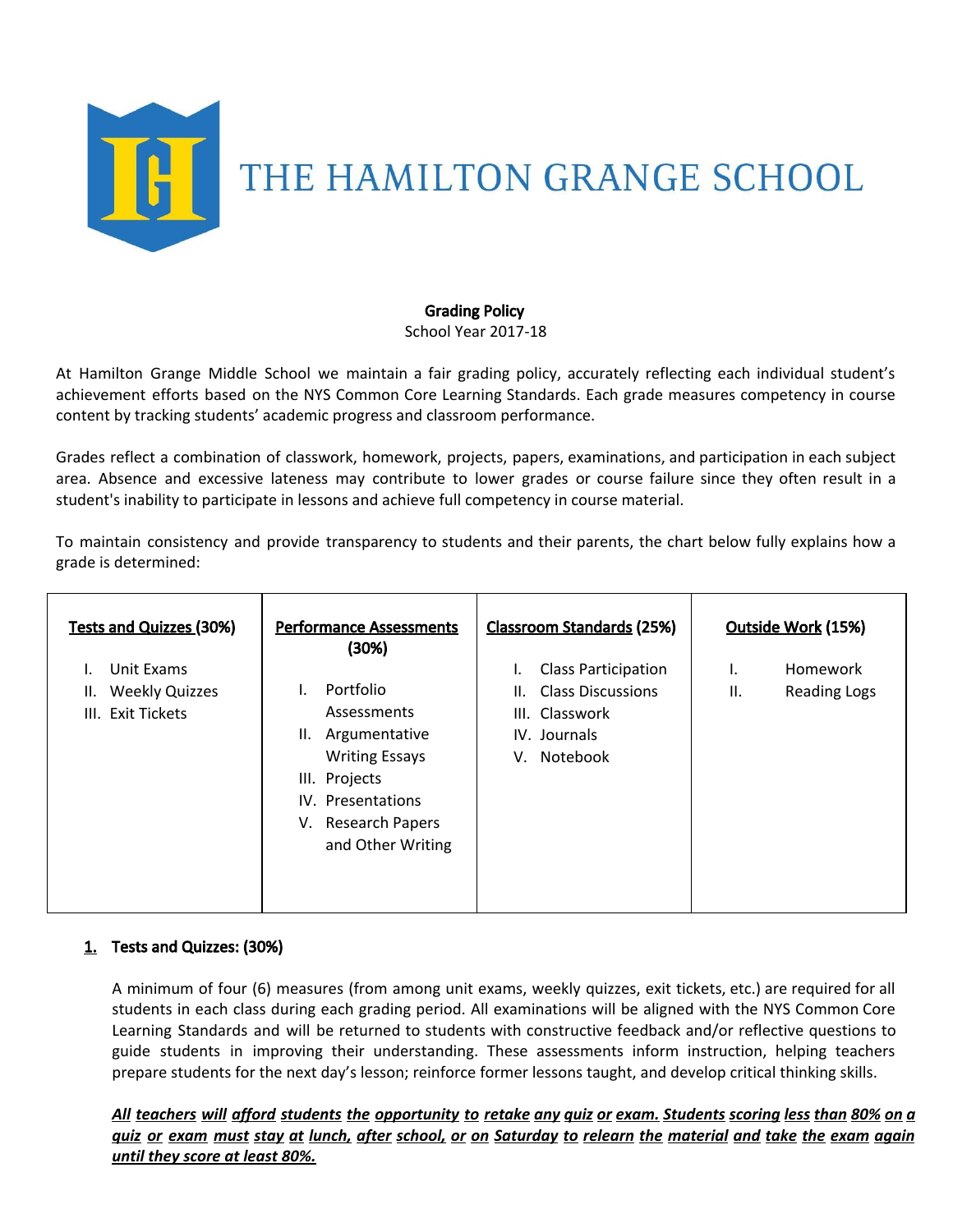## 2. Performance Assessments: (30%)

Portfolio assessments including projects, presentations and extended writing pieces are an essential way for teachers to gauge students' understanding of content and skills over the course of an entire unit of study.

## 3. Classroom Standards: (25%)

Classroom participation is determined by the quality and frequency of performance in class activities, including: written and oral assignments, presentations, journals, notebooks, as well as participation in group and individual activities, exercises, discussions, and projects in the class. Teachers must be transparent on the measures used to determine participation grades.

## 4. Outside Work: (15%)

Reading logs are an important means of tracking the amount of independent reading that students are completing outside of school. Homework can include reading logs, or other assignments that reinforce learning which has already been mastered in the classroom.

The specific weight given to each of the aforementioned components will contribute to the determination of students' final grades. Below is the grading system and numeric equivalents used by the Hamilton Grange Middle School:

| <b>GRADES</b>              | <b>NUMERIC EQUIVALENT</b> | <b>PASS / FAIL EQUIVALENT</b> |
|----------------------------|---------------------------|-------------------------------|
| 65-100                     | 65-100                    | <b>PASS</b>                   |
| 55                         | 55                        | <b>FAIL</b>                   |
| NS (No Credit/No Show)     | 45                        | <b>FAIL</b>                   |
| NX* (No Credit/Incomplete) | N/A                       | <b>NULL</b>                   |
| NL* (New / Recent Admit)   | N/A                       | <b>NULL</b>                   |

\* NX and NL are not permanent final grades. These are considered place-holders and can only be given to a student with *approval from an administrator.*

### Late Work and Make-up Assignments

Each grade is required to have a uniform late policy for submission of assignments that all department members will follow consistently. Late work is accepted as long as it is turned in a minimum of two weeks before the end of a grading *period.*

### Timeline of Student Grades:

Hamilton Grange Middle School issues report cards four times a year, with the final grade given on the last report card issued. At the conclusion of each year, final grades are entered onto students' middle school transcripts and serve as the permanent grade on record for that particular course.

#### Appealing a Final Grade

To appeal a teacher's final grade, students/parents must present all documentation to the teacher to argue their case. If the teacher denies the appeal to change the final grade, the student/parent may appeal to the principal who will make a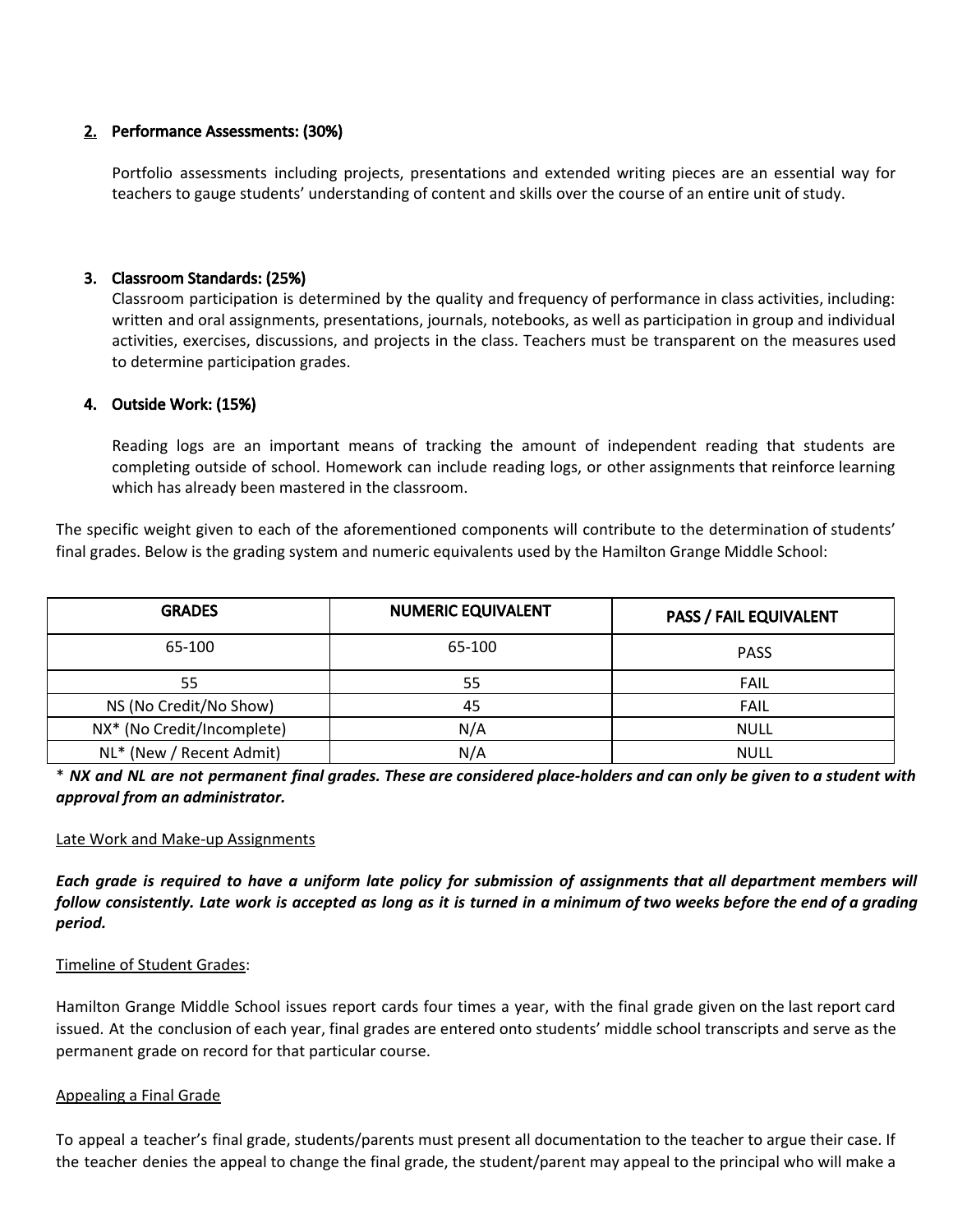determination for the final grade based on evidence provided by both the teacher and the student/parent. If the principal should decide to change students' final grades based on evidence provided, the principal will provide a written notice and rationale of the change to the teacher, in accordance with UFT agreement.